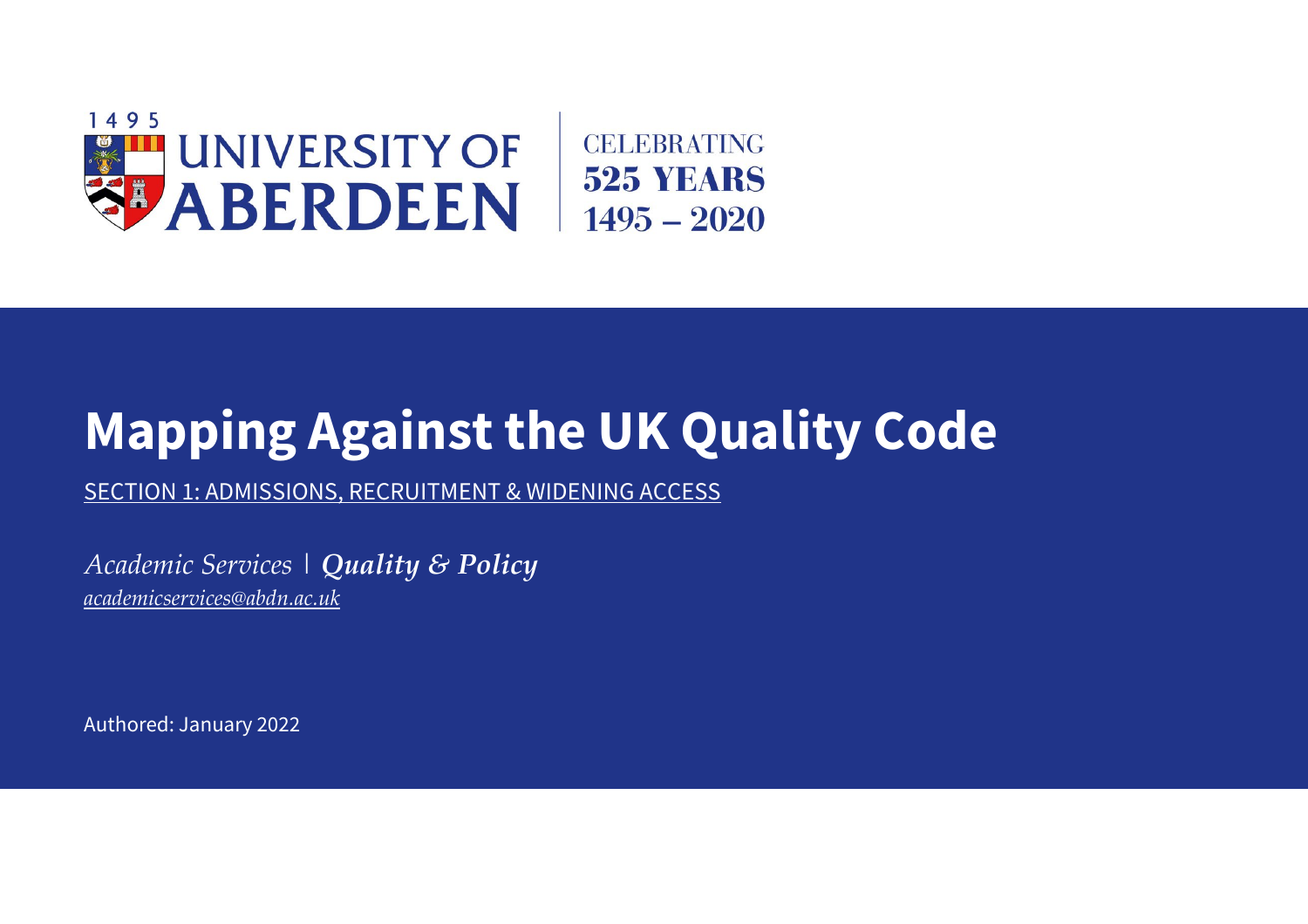## **SECTION 1: ADMISSIONS, RECRUITMENT & WIDENING ACCESS**

## INTRODUCTION

The Quality Code is split into 12 themes, available online on the QAA website at [https://www.qaa.ac.uk/quality-code.](https://www.qaa.ac.uk/quality-code) As part of this, *Admissions, Recruitment and Widening Access* is important in governing the processes and procedures surrounding the prospective student and applicants. The Quality Code describes this theme as follows:

*This Theme relates to three separate but interconnected areas, admissions, recruitment and widening Access, which are of interest to prospective students, enrolled students and their supporters (such as relatives or educators); and for the UK and devolved governments; and the public. This Theme aims to provide advice and guidance to build a framework for providers to assure quality in these areas. While the three interconnected activities are referred to separately and in further detail throughout the Theme, it is recognised that different learner journeys result in multiple and varied pathways to enrolment with a provider. The manner or order with which the prospective student and the provider connects with these activities will not necessarily be uniform. Further to this, all UK providers have legal or statutory obligations they must meet, particularly around information available to prospective students. This Theme does not seek to duplicate or interpret these.*

In defining key terms that will be used frequently in this section, the Quality Code notes the following: 

**Admissions:** Refers to the practices and processes developed and delivered by providers that relate to admitting a prospective student up to the point of enrolment on a course through an application and selection process.

**Recruitment:** Generally refers to a broad range of activities and initiatives undertaken by providers or their representatives prior to the point of admission. This includes outreach, events and various marketing activities, which ultimately encourage prospective students to either apply to, or start a course with, that provider.

**Widening access:** Within the scope of this Code, widening access refers to the process by which providers may (or may not) vary their admission or selection processes according to local or national policy guidelines and expectations.

**Prospective student:** Refers to all those who are applying or considering applying for any course, at any level and employing any mode of study, with a higher education provider.

**Current student:** Students who are registered/enrolled on any course at undergraduate or postgraduate level, with a higher education provider. An individual becomes a 'current student' at the point of registration/enrolment.

**Autonomous higher education provider:** Higher education providers that are independent, self-governing bodies, active in teaching, research and scholarship. **Inclusive admissions:** An admissions system which seeks to minimise any unnecessary barriers in the process which may prevent some groups of applicants from making a successful application.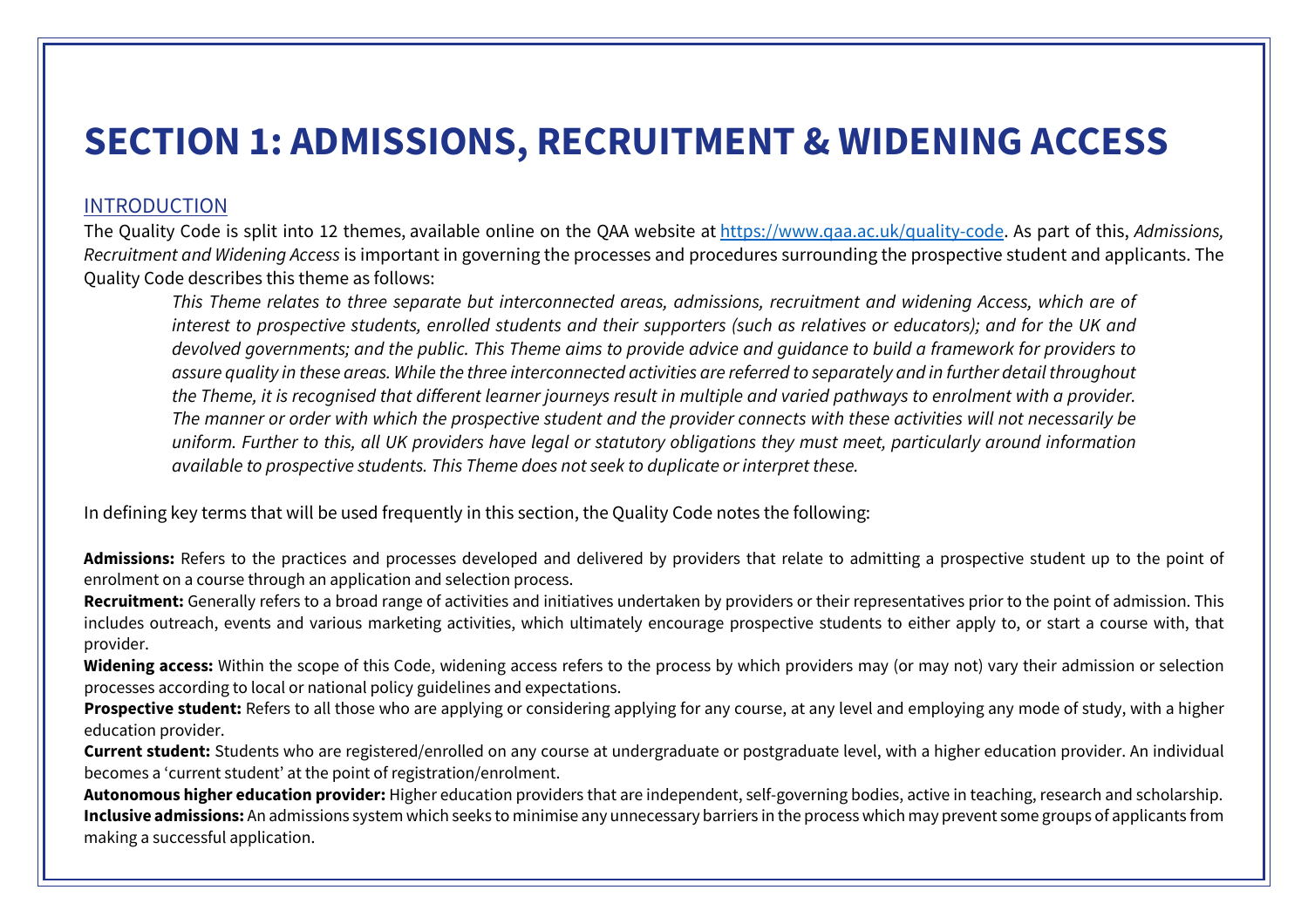## SECTION 1: ADMISSIONS, RECRUITMENT & WIDENING ACCESS

The Quality Code has three different sections: the expectations for standards; the expectations for quality; and the guiding principles. The relevant expectations for standards and quality are detailed below. The Guiding Principles are mapped to the University's own policies, procedures and quality mechanisms. There are two separate sections for the University's practices, detailing what the University does and has in place to support that expectation/principle, as well as the supporting documentation, which includes reference to supporting policy, procedure, website or other document.

| <b>EXPECTATIONS FOR STANDARDS &amp; CORE/COMMON PRACTICES</b>                                                                                                                                                          | <b>EXPECTATIONS FOR QUALITY &amp; CORE/COMMON PRACTICES</b>                                                                   |
|------------------------------------------------------------------------------------------------------------------------------------------------------------------------------------------------------------------------|-------------------------------------------------------------------------------------------------------------------------------|
| The value of qualifications awarded to students at the point of qualification                                                                                                                                          | From admission through to completion, all students are provided with the                                                      |
| and over time is in line with sector-recognised standards.                                                                                                                                                             | support that they need to succeed in and benefit from higher education.                                                       |
| The provider ensures that students who are awarded qualifications have the<br>opportunity to achieve standards beyond the threshold level that are<br>reasonably comparable with those achieved in other UK providers. | The provider has a reliable, fair and inclusive admissions system.                                                            |
|                                                                                                                                                                                                                        | The provider actively engages students, individually and collectively, in the<br>quality of their educational experience.     |
|                                                                                                                                                                                                                        | The provider has fair and transparent procedures for handling complaints and<br>appeals which are accessible to all students. |

| <b>QUALITY CODE PRINCIPLES</b>                                                                                                                                                                                                                                                                                                                                                       | <b>UNIVERSITY PRACTICES</b>                                                                                                                                                                                                                                                                                                                                                                                                                                                                                                                                                                                               | <b>SUPPORTING DOCUMENTATION</b>                                                                                                                                                                                                                                                                                                                                                              |
|--------------------------------------------------------------------------------------------------------------------------------------------------------------------------------------------------------------------------------------------------------------------------------------------------------------------------------------------------------------------------------------|---------------------------------------------------------------------------------------------------------------------------------------------------------------------------------------------------------------------------------------------------------------------------------------------------------------------------------------------------------------------------------------------------------------------------------------------------------------------------------------------------------------------------------------------------------------------------------------------------------------------------|----------------------------------------------------------------------------------------------------------------------------------------------------------------------------------------------------------------------------------------------------------------------------------------------------------------------------------------------------------------------------------------------|
|                                                                                                                                                                                                                                                                                                                                                                                      | <b>GUIDING PRINCIPLES</b>                                                                                                                                                                                                                                                                                                                                                                                                                                                                                                                                                                                                 |                                                                                                                                                                                                                                                                                                                                                                                              |
| 1. Policies and procedures for<br>application, selection and<br>admission to higher<br>education courses are<br>transparent and accessible.<br>Policies and procedures for<br>selection and admission to higher<br>education should be readily<br>accessible by prospective<br>students and their supporters, and<br>clearly articulate how the<br>application and selection process | We ensure that admission is based entirely on merit and on the basis to<br>achieve as is stated in our Admissions Policy. Entry requirements are<br>outlined transparently in all recruitment material ensuring applicants are<br>fully appraised of these requirements.<br>We have a long-standing commitment to widening access. Our Widening<br>Access web page provides clear information on the criteria which the<br>University will consider when making an Adjusted or Access Threshold<br>Offer. Our Contextualised Admissions and Access Thresholds Policy<br>provides further detail around the criteria used. | <b>Admissions Policy (Policy)</b><br><b>Widening Access Criteria (Webpage)</b><br><b>Contextual Admissions and Access Threshold Policy</b><br>(Policy)<br>Example of programme page with entry qualifications:<br><b>History Entry Qualifications (Webpage)</b><br><b>All Entry Requirements (Webpage)</b><br>How to Apply - Study Here (Webpage)<br><b>Appeals and Complaints (Webpage)</b> |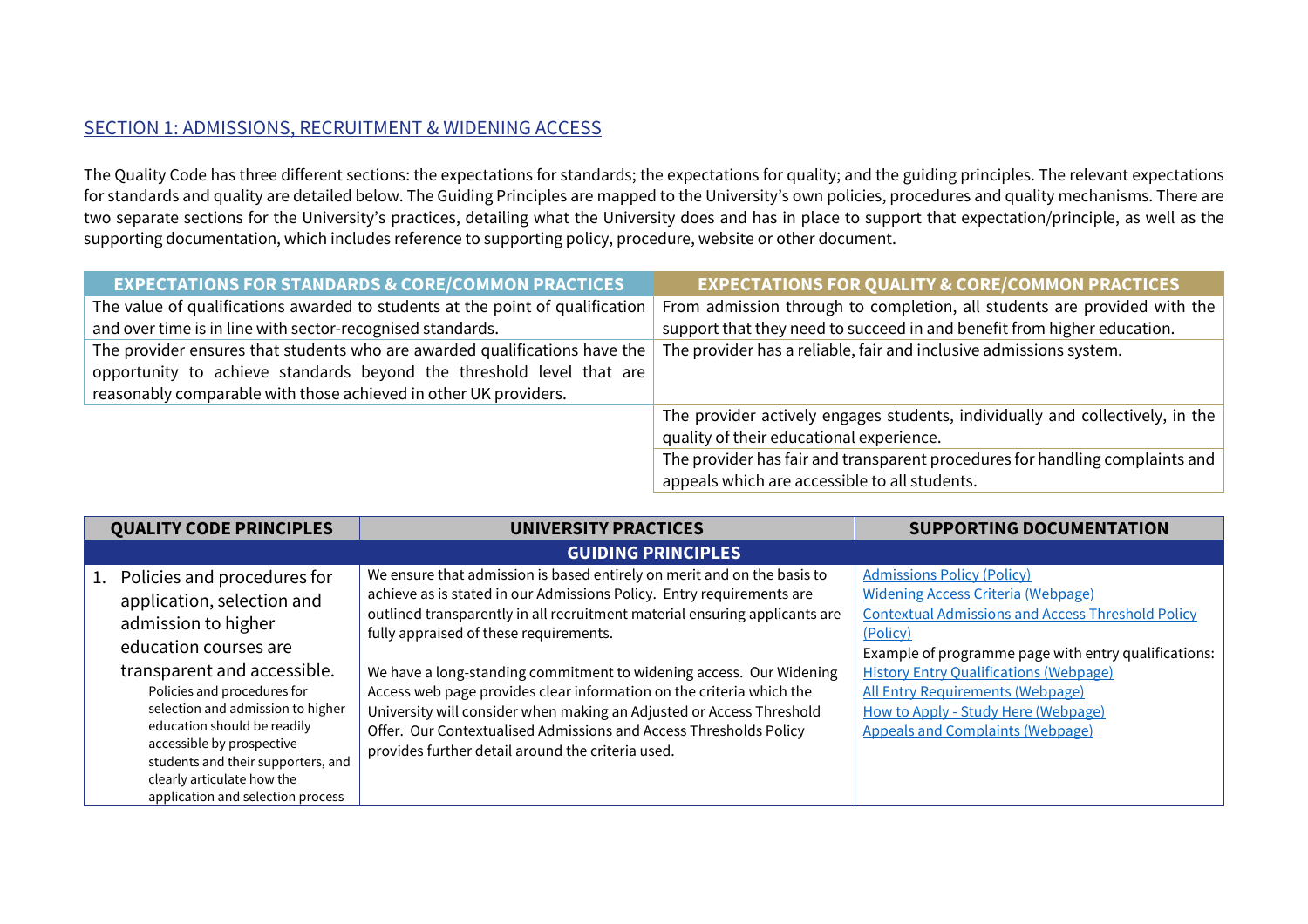|    | operates. This will include<br>expected timescales and key<br>milestones, what communications<br>they will receive and through<br>which channels, what actions they<br>will need to undertake and when,<br>and how to request feedback or<br>submit a complaint or appeal.                                                                                                                                                                                                                                                                                                                                                                                                               | Dedicated webpages ensure that different cohorts of applicants are<br>informed of the timescales associated with each type of application and<br>who to expect communications to come from.<br>Appeals and complaints from applicants are considered under the<br>appropriate University's Policy on Student Appeals and Complaint<br>Handling Procedure.                                                                                                                                                                                                                                                                                                                                                                                                                                                                                                                                                                                                                                                                                                                                                                                                                                     |                                                                                                                                                                                                                                                                                         |
|----|------------------------------------------------------------------------------------------------------------------------------------------------------------------------------------------------------------------------------------------------------------------------------------------------------------------------------------------------------------------------------------------------------------------------------------------------------------------------------------------------------------------------------------------------------------------------------------------------------------------------------------------------------------------------------------------|-----------------------------------------------------------------------------------------------------------------------------------------------------------------------------------------------------------------------------------------------------------------------------------------------------------------------------------------------------------------------------------------------------------------------------------------------------------------------------------------------------------------------------------------------------------------------------------------------------------------------------------------------------------------------------------------------------------------------------------------------------------------------------------------------------------------------------------------------------------------------------------------------------------------------------------------------------------------------------------------------------------------------------------------------------------------------------------------------------------------------------------------------------------------------------------------------|-----------------------------------------------------------------------------------------------------------------------------------------------------------------------------------------------------------------------------------------------------------------------------------------|
|    | 2. Higher education providers<br>use fair, reliable and<br>appropriate assessment<br>methods that enable them to<br>select students with the<br>potential to complete the<br>course successfully.<br>An effective admissions process<br>should select students based on<br>their potential to succeed on their<br>chosen course of study, and<br>assessment should be aligned to<br>this goal. Assessment methods<br>should be fair and reliable:<br>consistently applied and<br>delivering consistent outcomes.<br>Tools used to differentiate the<br>suitability of applicants should be<br>appropriate to the course of study<br>and within reasonable<br>expectations of prospective | The admissions process is managed by a central team led by the<br>Directorate of External Relations, and selection is carried out by trained,<br>professional admissions staff and by trained academic staff.<br>Selection criteria are set out clearly on web pages managed by the<br>Directorate of External Relations, with any changes to entry criteria<br>considered and approved by the University's Student Recruitment<br>Committee. Criteria are applied by staff consistently at a programme<br>specific level and are designed to take account of an applicant's ability to<br>cope with the challenges of a university education in addition to<br>academic achievement to date.<br>We review our admissions policy and guidelines for admission on an<br>annual basis to ensure that these continue to set out fair, reliable and<br>appropriate assessment methods and criteria.<br>For certain degree programmes, e.g. education, music, medicine,<br>interviews and auditions are utilised to assess prospective students in the<br>selection procedures. Prospective students are provided with information<br>to enable them to prepare for, and engage with, the process. | <b>Admissions Policy (Policy)</b><br><b>Student Recruitment Committee (Webpage)</b><br><b>Example: Interviews for Medicine</b><br><b>Example: Interviews for Secondary Education</b><br><b>Example: Interviews for Primary Education</b><br><b>Example: Interviews for MA Education</b> |
| 3. | students.<br>Higher education providers                                                                                                                                                                                                                                                                                                                                                                                                                                                                                                                                                                                                                                                  | We have a long-standing commitment to widening access and removing                                                                                                                                                                                                                                                                                                                                                                                                                                                                                                                                                                                                                                                                                                                                                                                                                                                                                                                                                                                                                                                                                                                            | <b>Widening Access Criteria (Webpage)</b>                                                                                                                                                                                                                                               |
|    | reduce or remove                                                                                                                                                                                                                                                                                                                                                                                                                                                                                                                                                                                                                                                                         | unnecessary barriers for prospective students. Our Widening Access web                                                                                                                                                                                                                                                                                                                                                                                                                                                                                                                                                                                                                                                                                                                                                                                                                                                                                                                                                                                                                                                                                                                        | <b>Contextual Admissions and Access Threshold Policy</b>                                                                                                                                                                                                                                |
|    |                                                                                                                                                                                                                                                                                                                                                                                                                                                                                                                                                                                                                                                                                          | page provides clear information on the criteria which the University will                                                                                                                                                                                                                                                                                                                                                                                                                                                                                                                                                                                                                                                                                                                                                                                                                                                                                                                                                                                                                                                                                                                     | (Policy)                                                                                                                                                                                                                                                                                |
|    | unnecessary barriers for<br>prospective students.                                                                                                                                                                                                                                                                                                                                                                                                                                                                                                                                                                                                                                        | consider when making an Adjusted or Access Threshold Offer. Our                                                                                                                                                                                                                                                                                                                                                                                                                                                                                                                                                                                                                                                                                                                                                                                                                                                                                                                                                                                                                                                                                                                               | <b>Finance and Funding (Webpage)</b>                                                                                                                                                                                                                                                    |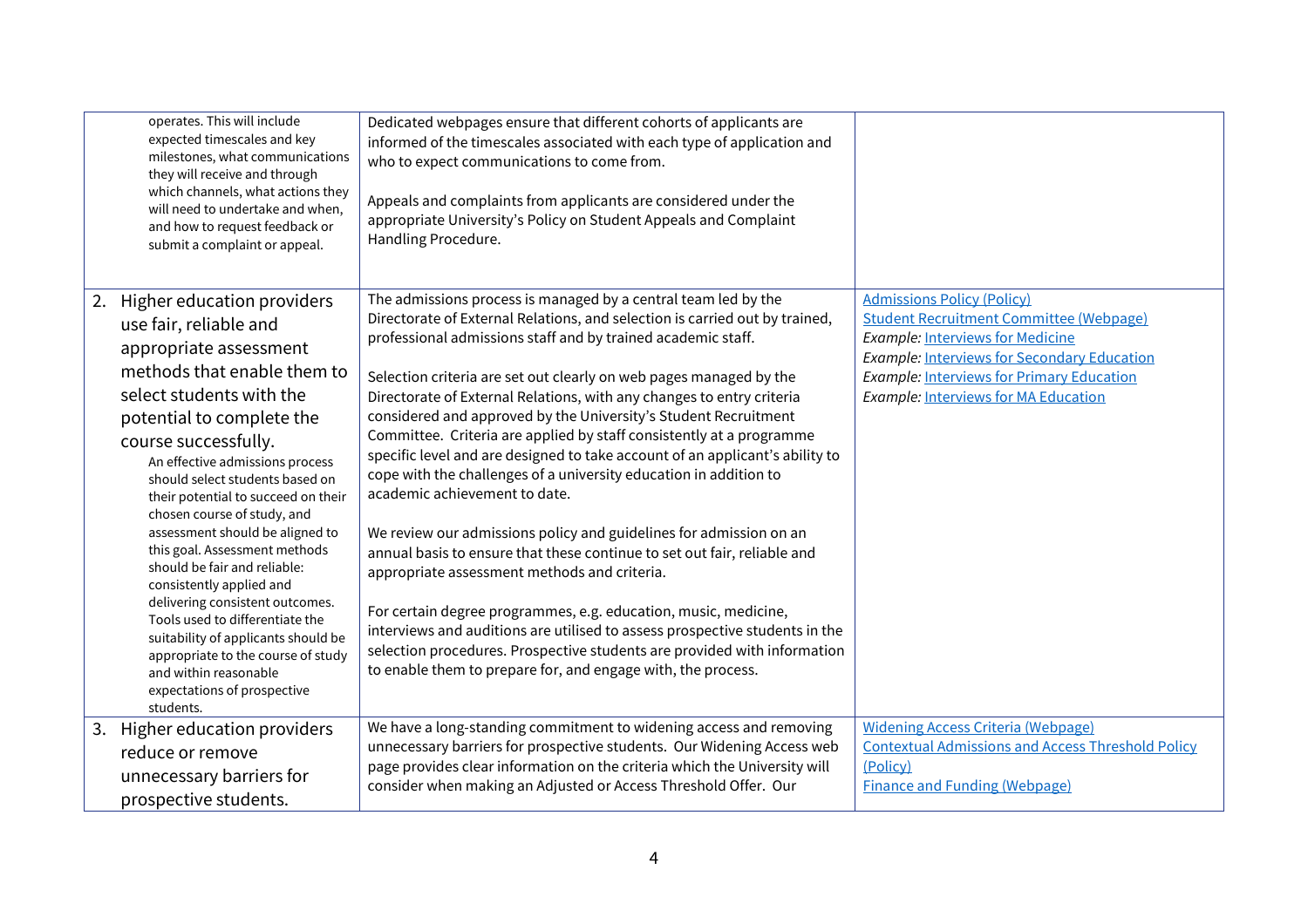| The application process should be<br>inclusive and allow all prospective<br>students to make an application<br>and receive a fair outcome,<br>regardless of background. Higher<br>education providers should aim to<br>reduce or remove any barriers not<br>necessary to the appropriate<br>selection and assessment of<br>applicants. Action should be taken<br>to ensure that internal policies<br>and procedures do not have a<br>negative impact on specific<br>individuals or demographic<br>groups and obstruct their access<br>to the course. | Contextualised Admissions and Access Thresholds Policy provides further<br>detail around the criteria used.<br>We have a range of scholarships targeted at those from low-income<br>backgrounds which are actively promoted through our webpages. These<br>include:<br>scholarships to support students from Scotland<br>٠<br>scholarships for students from the rest of the UK from a lower<br>income bracket<br>scholarships for those from low/lower-middle income countries<br>٠<br>In line with all university policies, those associated with admission are<br>subject to assessment under Equality Impact legislation to ensure specific<br>groups of individuals are not obstructed from undertaking any<br>programme within the University.<br>We have also introduced Covid-19 bursaries, to support those directly<br>affected by the pandemic, perhaps because of a loss of part-time<br>employment, or to support digital access for online learning.<br>To build further on support measures already in place, the University of<br>Aberdeen has committed to become a 'University of Sanctuary' and work | Aberdeen Global Scholarship (Webpage)<br>525 Bursaries (Webpage)<br>Covid-19 525 Bursary Fund (Webpage)<br>Hope Heroes: Alumni (Webpage)<br><b>Universities of Sanctuary (Webpage)</b><br><b>Equality Impact Assessment (Webpage)</b>                                                              |
|------------------------------------------------------------------------------------------------------------------------------------------------------------------------------------------------------------------------------------------------------------------------------------------------------------------------------------------------------------------------------------------------------------------------------------------------------------------------------------------------------------------------------------------------------|-------------------------------------------------------------------------------------------------------------------------------------------------------------------------------------------------------------------------------------------------------------------------------------------------------------------------------------------------------------------------------------------------------------------------------------------------------------------------------------------------------------------------------------------------------------------------------------------------------------------------------------------------------------------------------------------------------------------------------------------------------------------------------------------------------------------------------------------------------------------------------------------------------------------------------------------------------------------------------------------------------------------------------------------------------------------------------------------------------------------------|----------------------------------------------------------------------------------------------------------------------------------------------------------------------------------------------------------------------------------------------------------------------------------------------------|
|                                                                                                                                                                                                                                                                                                                                                                                                                                                                                                                                                      | in partnership with City of Sanctuary and other partner initiatives to<br>inspire and support universities to develop a culture of welcome within<br>their own institutions and their wider communities.                                                                                                                                                                                                                                                                                                                                                                                                                                                                                                                                                                                                                                                                                                                                                                                                                                                                                                                |                                                                                                                                                                                                                                                                                                    |
| 4. Information provided to<br>prospective students for<br>recruitment and widening<br>access purposes supports<br>students in making informed<br>decisions.                                                                                                                                                                                                                                                                                                                                                                                          | We ensure that admission is based entirely on merit and on the basis to<br>achieve as is stated in our Admissions Policy Entry qualifications are<br>transparently set out in all relevant material. Entry requirements are<br>outlined transparently in all recruitment material ensuring applicants are<br>fully appraised of these requirements.                                                                                                                                                                                                                                                                                                                                                                                                                                                                                                                                                                                                                                                                                                                                                                     | <b>Undergraduate Studies (Webpage)</b><br><b>Information Guides and Advice, Undergraduate</b><br>(Webpage)<br>Postgraduate Taught Studies (Webpage)<br><b>On Demand Studies (Webpage)</b><br><b>Widening Access Criteria (Webpage)</b><br><b>Contextual Admissions and Access Threshold Policy</b> |
| Prospective students should have<br>confidence that information<br>supplied to them during                                                                                                                                                                                                                                                                                                                                                                                                                                                           | We provide print and digital material specifically aimed at School and<br>College partners and offer regular events (virtual when face-to-face is<br>restricted) to supplement this material.                                                                                                                                                                                                                                                                                                                                                                                                                                                                                                                                                                                                                                                                                                                                                                                                                                                                                                                           | (Policy)<br><b>Widening Access (Webpage)</b><br><b>Entry from College (Webpage)</b>                                                                                                                                                                                                                |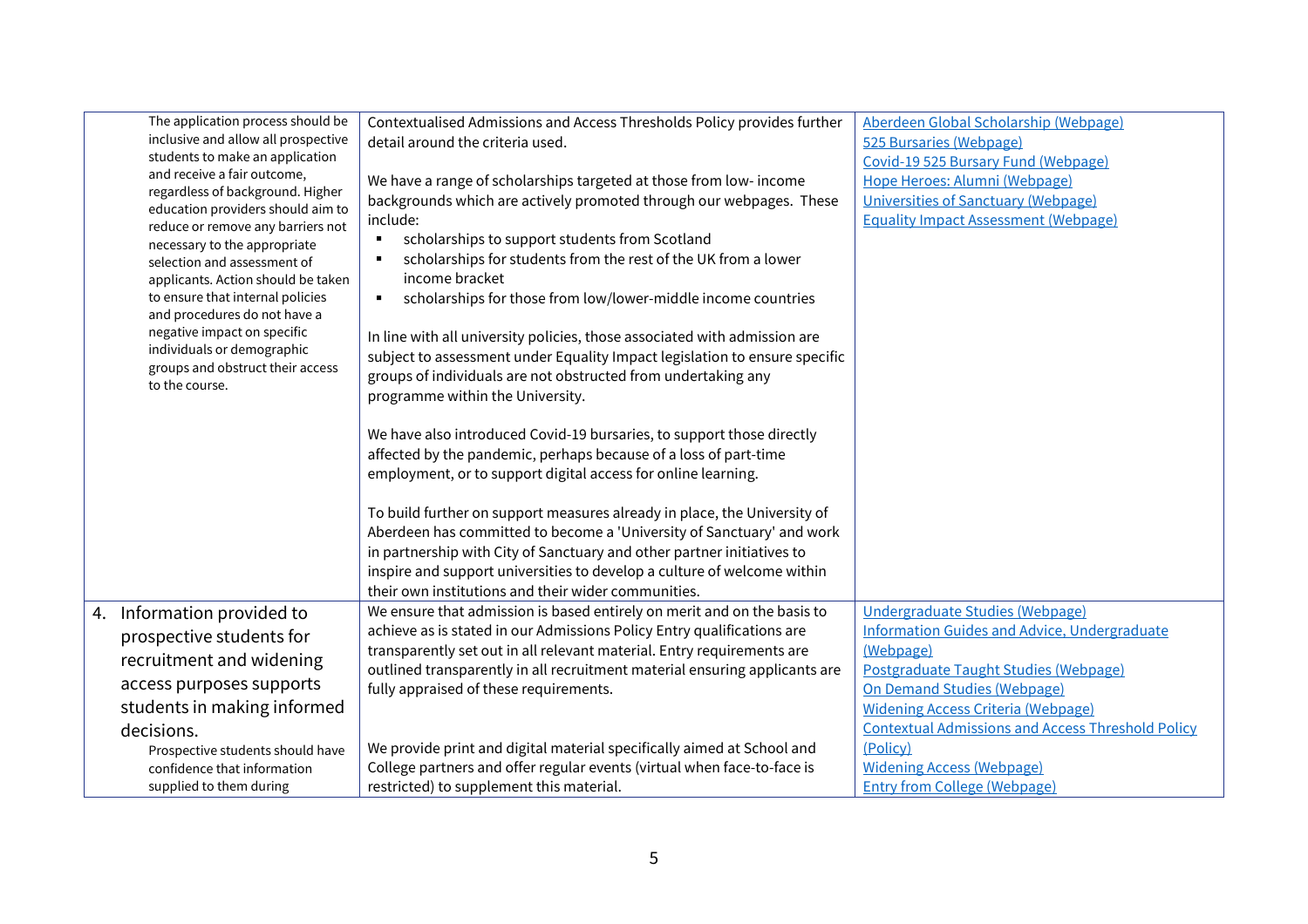|    | recruitment and widening access<br>activities is accurate and reliable,<br>and enables them to make<br>informed decisions about higher<br>education. They should be<br>directed to sources of further<br>information to enable them to<br>make informed decisions at the<br>point of application for higher<br>education courses.                                                                                                                                                                                                                                                                                    | In addition to events, there are other ways prospective students can<br>contact us when seeking information enabling them to receive tailored<br>responses to their specific queries:<br>- email<br>- enquiry form ("Enquire Now" option on web pages)<br>- chat option on web pages                                                                                                                                                                                                                                                                                                                                                                                                                                                                                                                                                                                                                                   | Open Days, Events and Visits (Webpage) |
|----|----------------------------------------------------------------------------------------------------------------------------------------------------------------------------------------------------------------------------------------------------------------------------------------------------------------------------------------------------------------------------------------------------------------------------------------------------------------------------------------------------------------------------------------------------------------------------------------------------------------------|------------------------------------------------------------------------------------------------------------------------------------------------------------------------------------------------------------------------------------------------------------------------------------------------------------------------------------------------------------------------------------------------------------------------------------------------------------------------------------------------------------------------------------------------------------------------------------------------------------------------------------------------------------------------------------------------------------------------------------------------------------------------------------------------------------------------------------------------------------------------------------------------------------------------|----------------------------------------|
| 5. | All staff, representatives and<br>partners engaged in the<br>delivery of admissions,<br>recruitment and widening<br>access are appropriately<br>trained and resourced.<br>Admissions, recruitment and<br>widening access activities should<br>be conducted in a professional<br>manner, and higher education<br>providers ensure that anyone<br>delivering these activities has<br>received appropriate training and<br>support. Training and resources<br>should be reviewed, evaluated<br>and refreshed regularly to ensure<br>that practice and policy are fully<br>aligned and reflect the current<br>landscape. | Processes and activities relating to admissions, recruitment and widening<br>access are managed by a central team led by the Directorate of External<br>Relations, who receive regular and appropriate training, support, and<br>professional development. The team's activities include engaging with<br>College partners and sector-wide networking groups, and engagement<br>with professional development provided by these bodies (for example<br>UCAS policy groups and UCAS Standing Group; Higher Education Liaison<br>Officers (HELOA) and its Scottish counterpart (SHELOA))<br>To ensure appropriate allocation of resources, volumes of applications<br>across the application cycle are monitored on a regular basis and<br>resources allocated or re-directed to address any changing pattern of<br>demand.<br>All staff are required to complete Equality & Diversity and Unconscious<br>Bias training. |                                        |
|    | 6. Providers continually<br>develop widening access<br>strategies and policies in line<br>with local and national<br>guidance.<br>Procedures and policies governing<br>the purpose and scope of                                                                                                                                                                                                                                                                                                                                                                                                                      | The University's Widening Access Strategy is informed by national policy.<br>This area of policy is overseen by the University's Access and Articulation<br>Committee, which reports to the University's Student Recruitment<br>Committee. The University's Senior Management Team considers<br>actively the direction to be taken by the institution in this area.                                                                                                                                                                                                                                                                                                                                                                                                                                                                                                                                                    | <b>Widening Access (Webpage)</b>       |